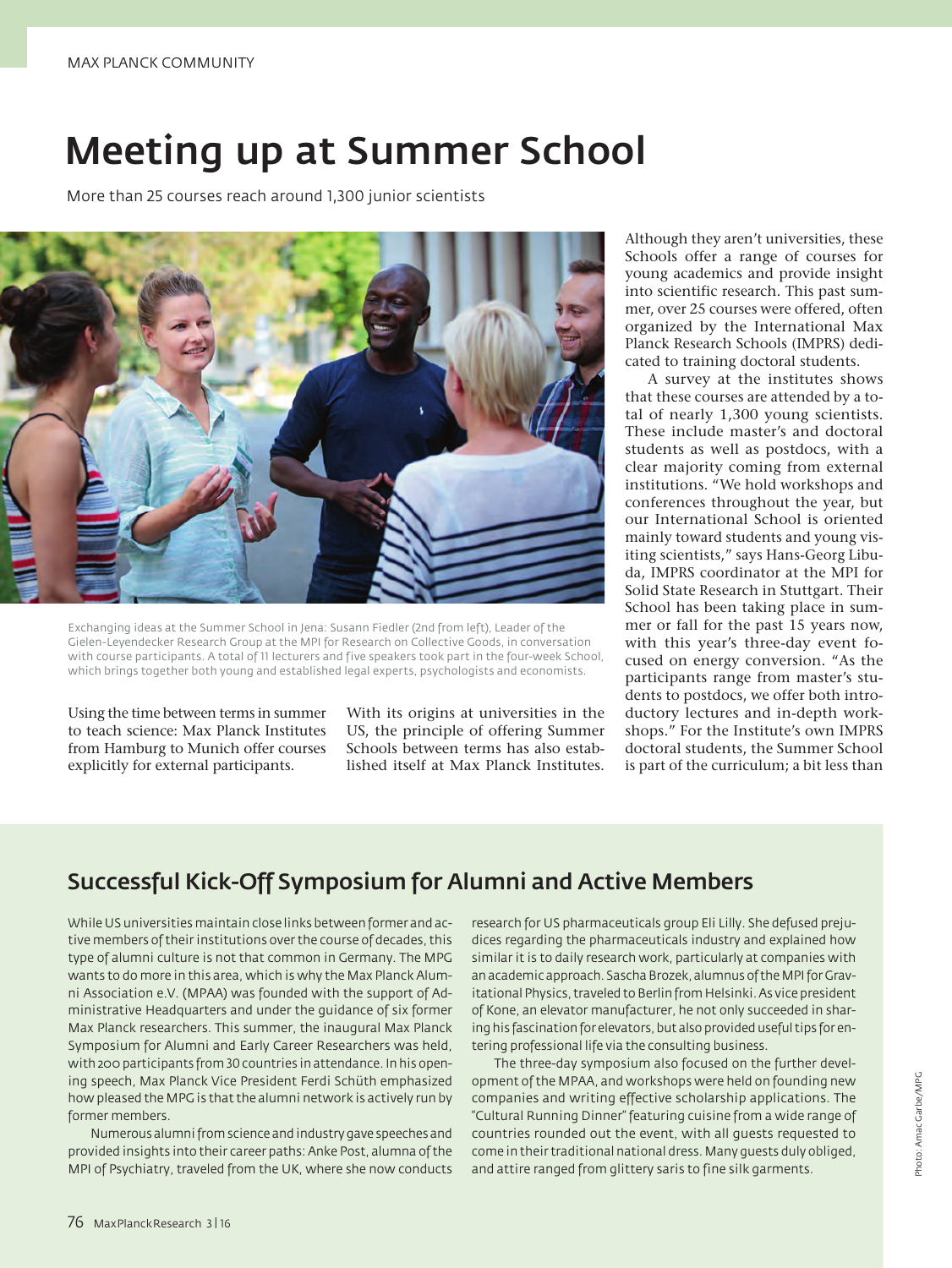half of the expected 125 participants come from other institutions, adds Libuda. He is pleased that he has once again been able to attract high-caliber lecturers from such institutions as EPFL Lausanne and TU Vienna. Ten Max Planck scientists also took part in the tightly organized program, among them two Directors from the Stuttgartbased MPI.

The summer courses vary from institute to institute in terms of both duration and content. Each year since 2009, the MPI of Biochemistry in Martinsried, for example, has offered the MaxQuant Summer School, a special

course focusing on the use of its Max-Quant software in the field of proteomics research. This year around 160 external participants attended a fiveday course in Oxford, headed by software developer Jürgen Cox. As at most Schools, a selection procedure is applied to determine in advance whether participants have the necessary background knowledge.

The Summer Schools held in 2016 by the MPI for Chemical Energy Conversion in the Gelsenkirchen Science Park – in cooperation with the Fritz Haber Institute of the MPG and the University of Mainz – have a broader focus. Other Schools offer specialist programs for small groups. One example is the Earth System and Climate Modeling School, organized by the MPI for Meteorology in Hamburg with various European partner institutes. Comprising three weeks of lectures and workshops, the third such school for around 30 doctoral students focusing on climate and Earth system research took place at the University of Helsinki. Also on the agenda was a joint excursion: after all, the Schools are aimed not only at broadening participants' knowledge, but also at facilitating new contacts.

## Ambassadors for Open Access Provide Practical Tips

The MPI in Magdeburg recently devoted an afternoon entirely to the subject of free access to scientific knowledge

The invited speakers offered facts and opinions from a variety of perspectives. By way of introduction, Kristina Reinhold, Head Librarian at the MPI, explained the basic concepts and forms of Open Access (OA). Jon Tennant, a doctoral student at Imperial College, London, then gave a report from the junior researcher perspective. His strong views, such as "Open Access wins all arguments, all the time," led to a lively discussion that continued into the coffee break.

Next, Kai Geschuhn of the Max Planck Digital Library spoke about the new international "OA2020" initiative, which the Max Planck Society is pursuing together with other research organizations. The goal is to achieve a large-scale reorientation of those scientific journals that are currently published by subscription. Supported by current studies, Geschuhn showed that, with the funds expended on subscriptions today, it would be possible to effect a complete transformation to OA. Rather than subscribing to traditional journals as in the past, it would then be a case of paying the one-time publication costs per article.

In conclusion, local Open Access ambassadors Jan Heiland and Robert Flassig reported on the effects of closed and open access in the day-to-day lives of researchers. The afternoon proved a source of great satisfaction to the audience, which comprised around 30 members of the MPI, covering the entire spectrum from master's students to Directors. The workshop was one of a series of similar



Workshop organizers: Head Librarian Kristina Reinhold and postdocs Jan Heiland and Robert J. Flassig (from left)

events at various institutes, another of which will take place shortly before the end of the year at the MPI for Human Cognitive and Brain Sciences in Leipzig.